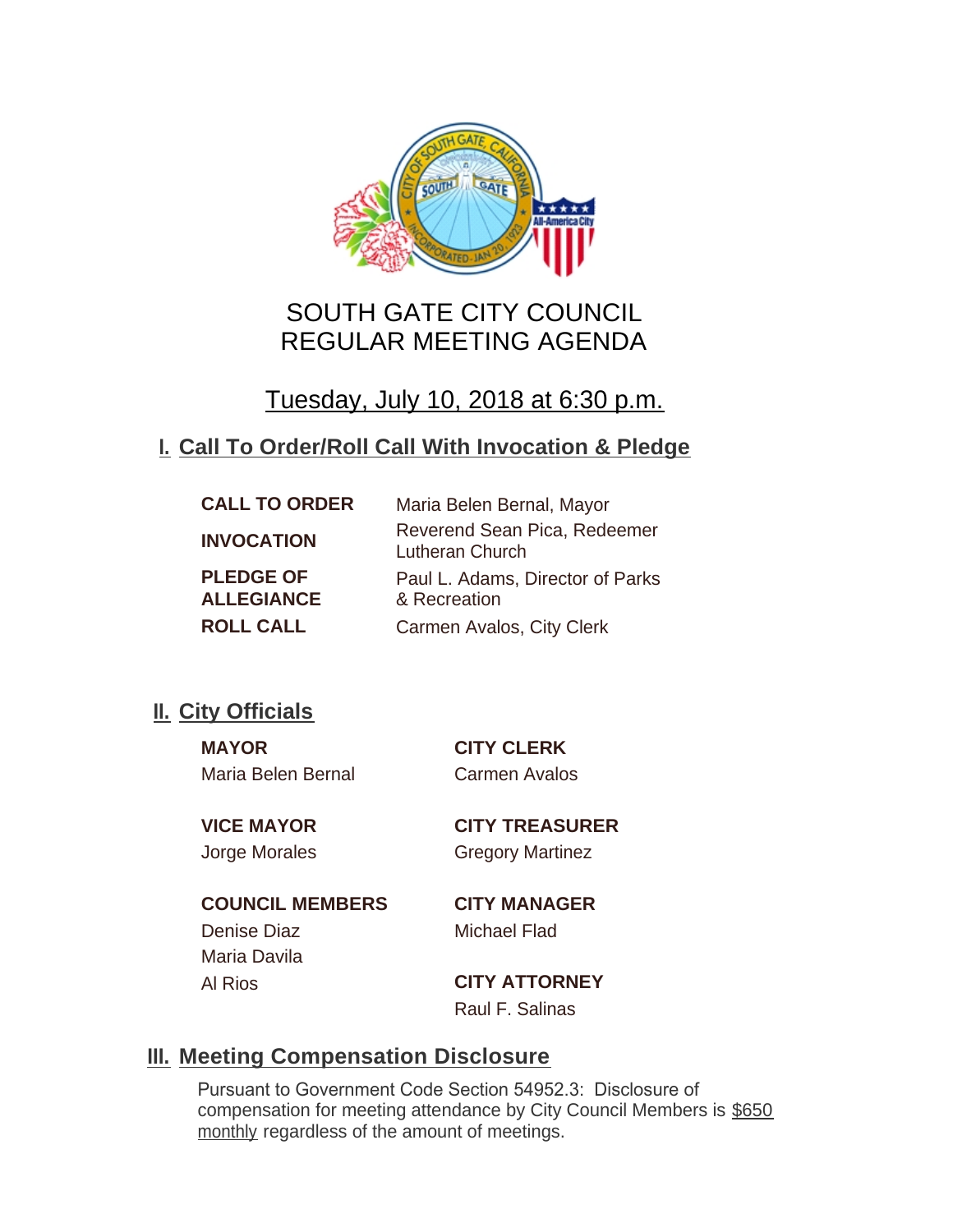## **Proclamations, Certificates, Introductions And IV. Ceremonial Actions**

## **1. Certificates Of Appreciation To Sponsors Of The 2018 Spring Ft 5K**

The City Council will present Certificates of Appreciation to the sponsors of 2018 Spring Fit 5K in recognition of their generous donations for the event. (PARKS)

Documents:

## [ITEM 1 REPORT 071018.PDF](http://cityofsouthgate.org/AgendaCenter/ViewFile/Item/6230?fileID=12637)

## **Public Hearings V.**

**2. Ordinance Amending Certain Sections Of Chapter 11.51 (Permits And Procedures), Of Title 11 (Zoning), Of The Municipal Code Adopting A Revised Discretionary Review Process And Thresholds For Potential New Development Projects Citywide**

The City Council will conduct a Public Hearing to consider waiving the reading in full and introducing an **Ordinance** amending Table 11.51-1 (Application and Review Authority), of Section 11.51.030 (Review Types and Responsibilities), and 11.51.060 (Design Review), of Chapter 11.51 (Permits and Procedures), of Title 11 (Zoning), of the South Gate Municipal Code adopting a revised discretionary review process and thresholds for potential new development projects citywide. (CD)

Documents:

## [ITEM 2 REPORT 071018.PDF](http://cityofsouthgate.org/AgendaCenter/ViewFile/Item/6220?fileID=12629)

## **<u>VI. Comments From The Audience</u>**

During this time, members of the public and staff may address the City Council regarding any items within the subject matter jurisdiction of the City Council. Comments from the audience will be limited to five (5) minutes per speaker; unless authorized by the Mayor, the time limit may not be extended by utilizing another member's time. There will be no debate or action on items not listed on the agenda unless authorized by law.

Note: The City Council desires to provide all members of the public with the opportunity to address the Council. Nevertheless, obscene language, comments intended to disrupt or interfere with the progress of the meeting or slanderous comments will not be tolerated and may result in ejection and/or may constitute a violation of South Gate Municipal Code Section 1.04.110.

## **<u>VII. Reports And Comments From City Officials</u>**

During this time, members of the City Council will report on matters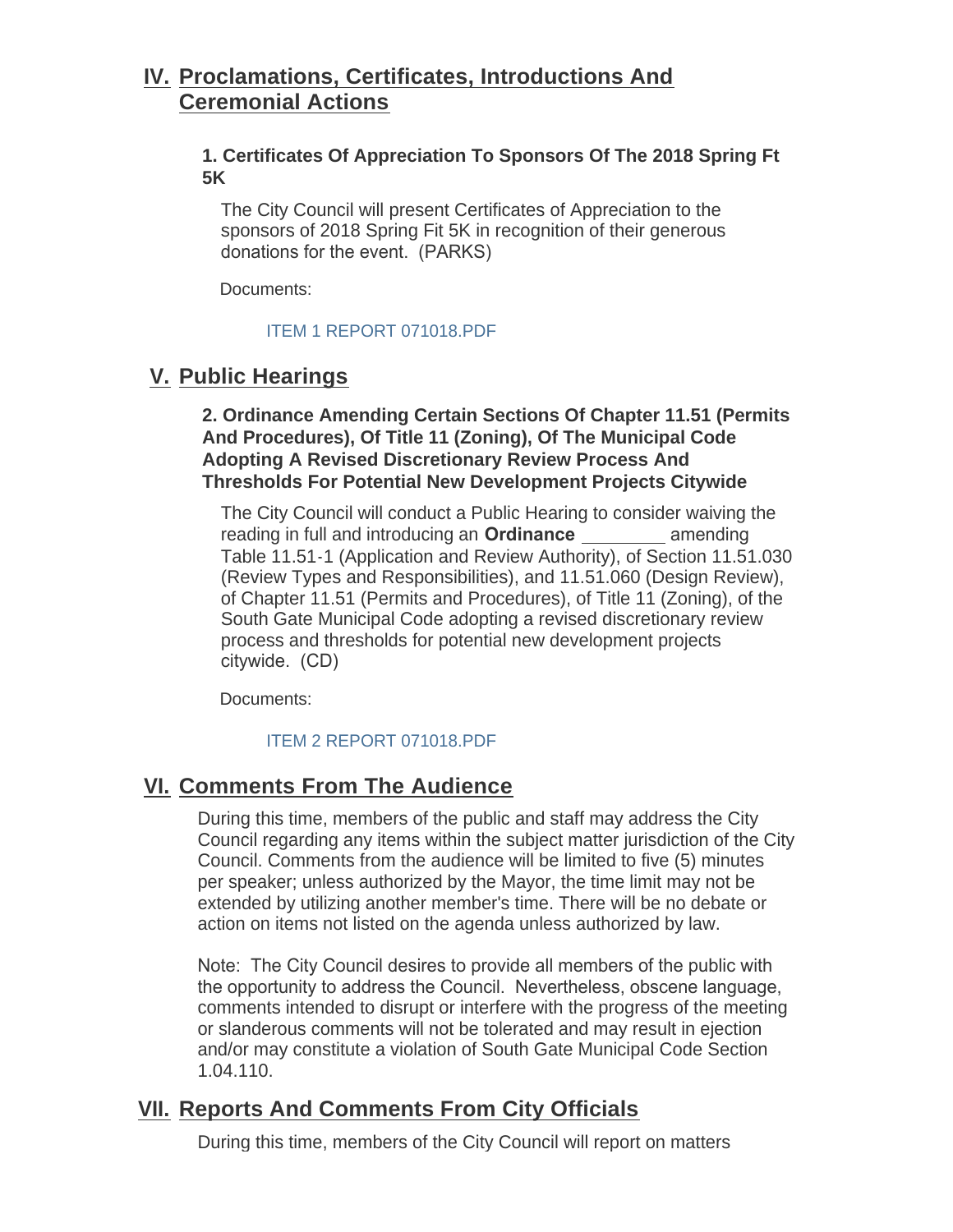During this time, members of the City Council will report on matters pertaining to their service on various intergovenmental boards and commissions as a representative of the City pursuant to Assembly Bill 1234. City Council Members will also have an opportunity to comment on matters not on the agenda.

Following the City Council Members, reports and comments will be heard by the City Clerk, City Treasurer, City Manager and Department Heads.

## **Consent Calendar Items VIII.**

Agenda Items **3, 4, 5, 6, 7, 8, and 9** are consent Calendar Items. All items including Ordinances, Resolutions and Contracts, may be approved by adoption of the Consent Calendar, individually and collectively by one (1) motion. There will be no separate discussion of these items unless Members of the City Council, the public, or staff request that specific items be removed from the Consent Calendar for separate discussion and action.

Any Motion to introduce or adopt an Ordinance on the Consent Calendar shall be: (1) a motion to waive the reading of the Ordinance and introduce the Ordinance or (2) a motion to waive the reading of the Ordinance and adopt the Ordinance, as appropriate.

### **3. Ordinance No. 2353 Adding New Chapter 11.36 (Signs - General Policies, Provisions & Procedures), And Sections To Title 11 (Zoning), Of The Municipal Code Implementing Signage Regulations Citywide**

The City Council will consider waiving further reading and adopt Ordinance No. 2353 adding Section 11.36 (Signs- General Policies, Provisions, and Procedures), and Sections of Title 11 (Zoning), of the South Gate Municipal Code implementing signage regulations citywide. (CD)

Documents:

### [ITEM 3 REPORT 071018.PDF](http://cityofsouthgate.org/AgendaCenter/ViewFile/Item/6221?fileID=12630)

### **4. Amendment No. 1 To Contract No. 2931 With Green Wise Soil Technologies, LLC To Allow Compressed Natural Gas Fueling Stations At 10120 Miller Way**

The City Council will consider: (CD)

a. Approving Amendment No. 1 to Contract No. 2931 with Green Wise Soil Technologies, LLC to allow Compressed Natural Gas fueling stations at 10120 Miller Way; and

b. Authorizing the Mayor to execute Amendment No. 1 in a form acceptable to the City Attorney.

Documents:

[ITEM 4 REPORT 071018.PDF](http://cityofsouthgate.org/AgendaCenter/ViewFile/Item/6222?fileID=12631)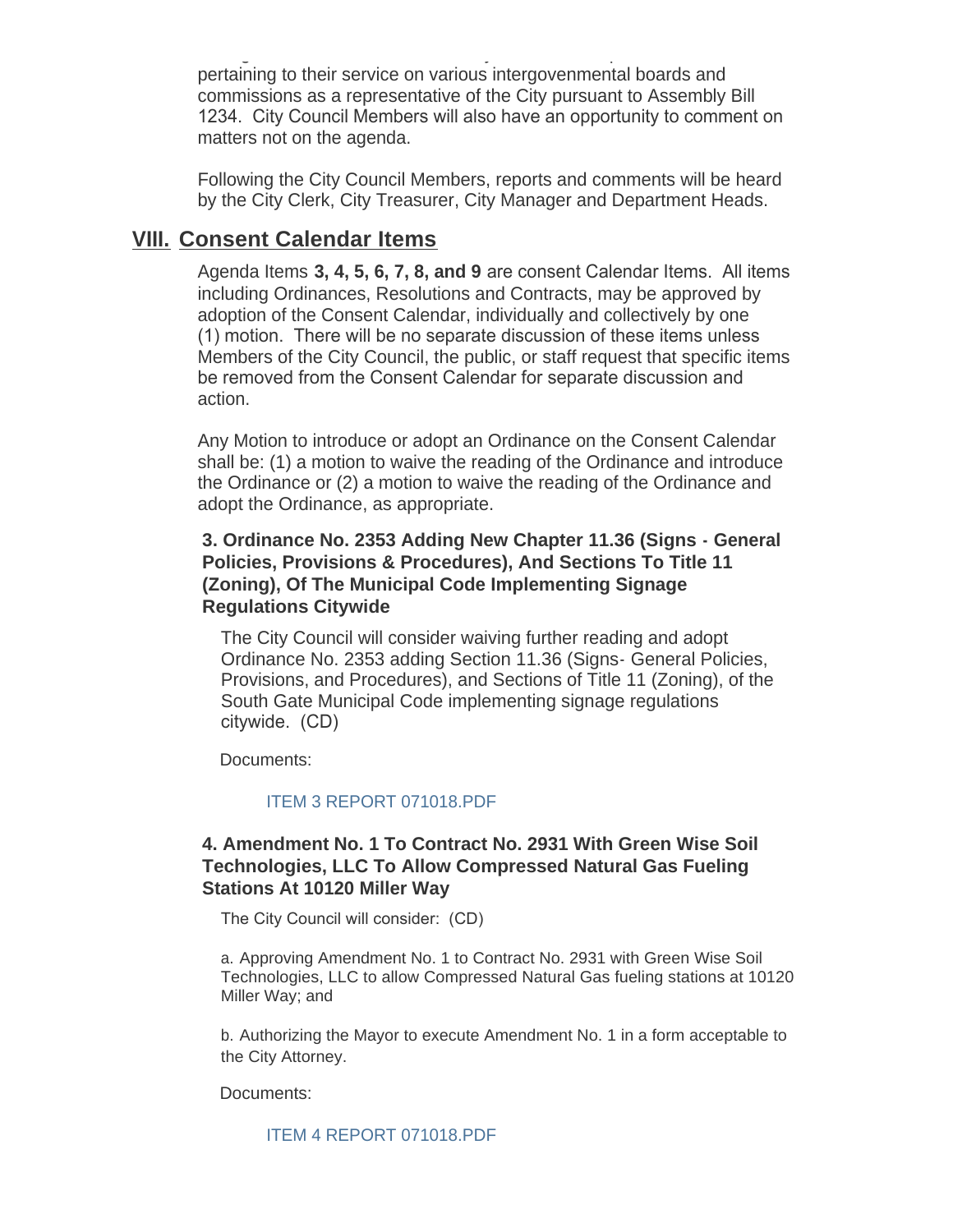### **5. Community Development Block Grant (CDBG) Subrecipient Agreements**

The City Council will consider: (CD)

a. Approving the Community Development Block Grant (CDBG) Program Subrecipient Agreements for Fiscal Year 2018/19 with:

- 1. Fair Housing Foundation (**Contract** );
- 2. Southern California Rehabilitation Services (**Contract** );
- 3. The Salvation Army (**Contract** );
- 4. Helpline Youth Counseling (**Contract** );
- 5. Tweedy Mile Association (**Contract** );
- 6. HUB Cities (**Contract** ); and

b. Authorizing the Mayor to execute the Agreements in a form acceptable to the City Attorney.

Documents:

#### [ITEM 5 REPORT 071018.PDF](http://cityofsouthgate.org/AgendaCenter/ViewFile/Item/6231?fileID=12638)

#### **6. Contract Amendment With The Southeast Area Animal Control Authority (SEAACA)**

The City Council will consider: (PW)

a. Approving Amendment No. 4 to Contract No. 3026 with the Southeast Area Animal Control Authority for animal control and sheltering services for Fiscal Year 2018/19; and

b. Authorizing the Mayor to execute the Agreement in a form acceptable to the City Attorney.

Documents:

#### [ITEM 6 REPORT 071018.PDF](http://cityofsouthgate.org/AgendaCenter/ViewFile/Item/6232?fileID=12639)

#### **7. Agreement With Stephen Doreck Equipment Rentals, Inc., For Replacement Of The California Avenue Water Main Crossing At Firestone Boulevard**

The City Council will consider: (PW)

a. Approving an Agreement (**Contract** 1000) with Steven Doreck Equipment Rentals, Inc., to construct the California Water Main Crossing at Firestone Boulevard (Water Main), City Project No. 594-WTR, in an amount not-to-exceed \$157,395;

b. Authorizing the Mayor to execute the Agreement in a form acceptable to the City Attorney; and

c. Approving the Notice of Exemption for the replacement of the Water Main and direct the City Clerk to file it with the Los Angeles County Recorder's Office.

Documents: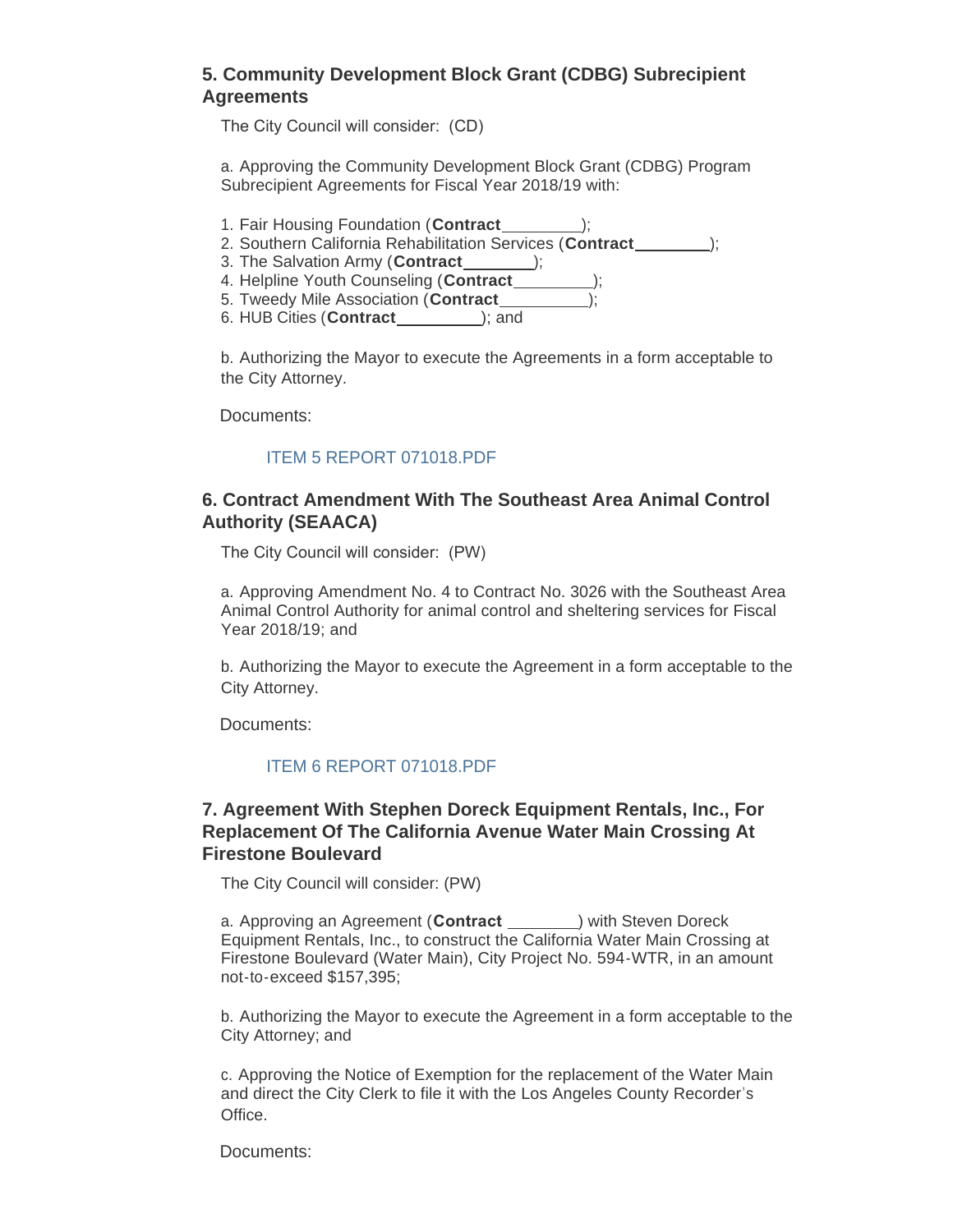#### [ITEM 7 REPORT 071018.PDF](http://cityofsouthgate.org/AgendaCenter/ViewFile/Item/6223?fileID=12632)

### **8. Agreement With The Los Angeles Gateway Regional Integrated Regional Water Management Joint Powers Authority For Cost Sharing For Installation Of Monitoring Equipment And Monitoring Of Storm Water Quality For Metals In The Los Angeles River**

The City Council will consider: (PW)

a. Approving an Agreement (**Contract** \_\_\_\_\_\_\_\_\_) with the Los Angeles Gateway Regional Integrated Regional Water Management Joint Powers Authority for the cost sharing for the installation of monitoring equipment and monitoring pursuant to the Harbor Toxic Pollutants Total Maximum Daily Loads for a five-year term, for an amount not to exceed \$816 annually; and

b. Authorizing the Mayor to execute the Agreement in a form acceptable to the City Attorney.

Documents:

#### [ITEM 8 REPORT 071018.PDF](http://cityofsouthgate.org/AgendaCenter/ViewFile/Item/6224?fileID=12633)

#### **9. Minutes**

The City Council will consider approving the Special and Regular Meeting minutes of June 12, 2018. (CLERK)

Documents:

#### [ITEM 9 REPORT 071018.PDF](http://cityofsouthgate.org/AgendaCenter/ViewFile/Item/6225?fileID=12634)

## **IX. Reports, Recommendations And Requests**

#### **10. Expectations And Goal Setting**

The City Council will consider discussing and providing input on the following strategic planning topics: (ADMIN)

- a. City Council expectations of staff;
- b. How the City Council works together; and
- c. City Council goals for Fiscal Year 2018/19.

Documents:

#### [ITEM 10 REPORT 071018.PDF](http://cityofsouthgate.org/AgendaCenter/ViewFile/Item/6226?fileID=12635)

#### **11. New City Logo Branding Project**

The City Council will consider: (CD)

a. Selecting a color scheme for the new City logo and tagline to begin the City's branding initiative;

b. Providing direction on the roll out plan for the new City logo; and